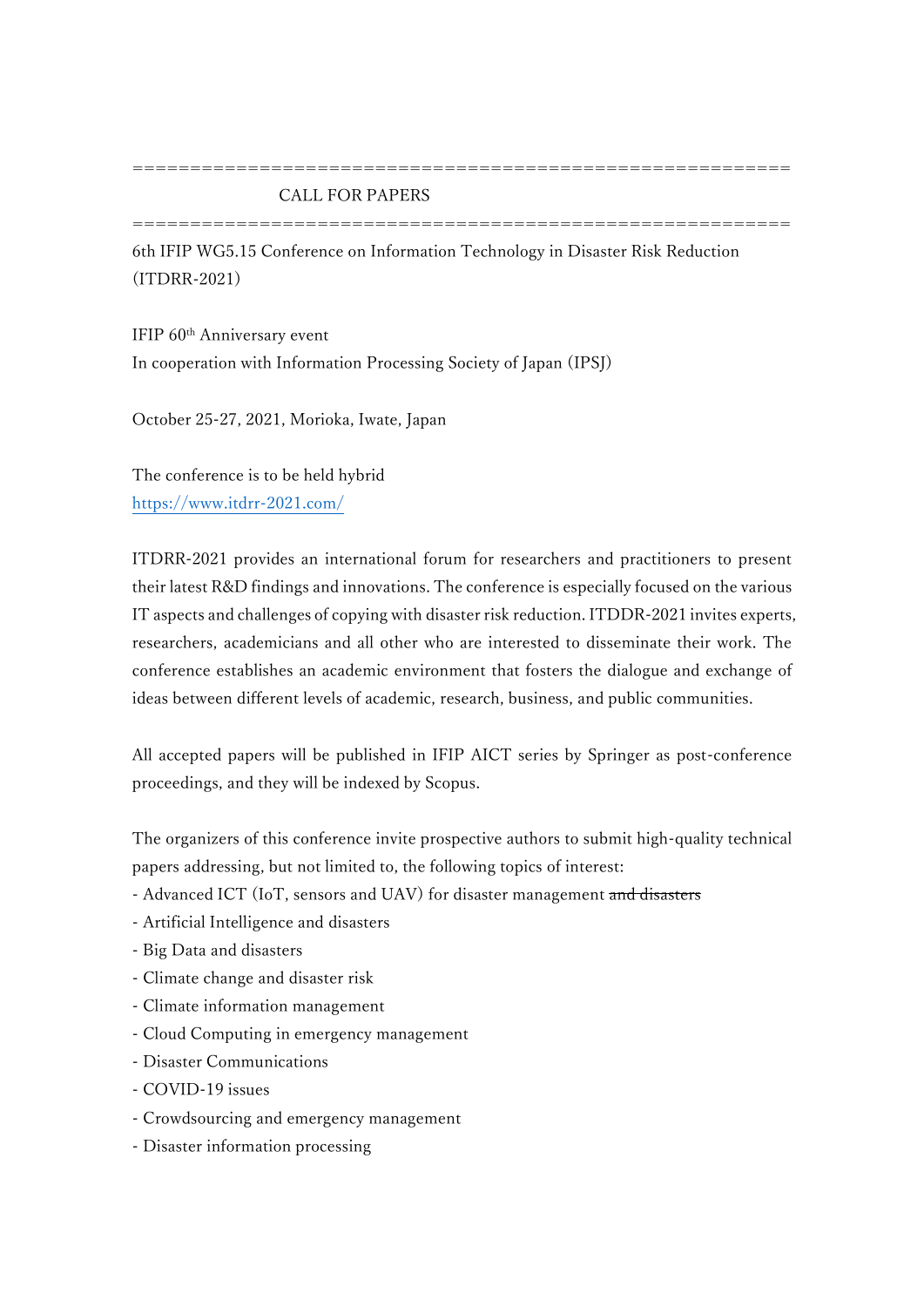- Disaster prevention, mitigation and preparedness
- Disaster relief and resilience
- Disaster vulnerability and risk management and assessment
- ICT challenges in emergency management
- Integrated risk governance
- Mobile computing and emergency management
- Disaster monitoring
- Disaster information management in response, recovery, preparedness, and mitigation
- Disaster risk reduction
- Hazard and vulnerability analysis
- Security and privacy issues in disaster management
- Simulation and gaming for disaster management
- Situation awareness for disaster
- Social media and disasters
- Socio-economic impacts of disasters
- State of the art of command and control room

#### =========================================================

### IMPORTANT DATES

=========================================================

- Submission Deadline: August 31, 2021 September 10, 2021
- Notification of Acceptance: October 11, 2021
- Registration: October 15, 2021
- Conference: October 25-27, 201
- Camera Ready: December 17, 2021

# INSTRUCTIONS FOR PAPER SUBMISSION

=========================================================

=========================================================

Please submit your paper to the Easychair site:

<https://easychair.org/conferences/?conf=itdrr2021>

Accepted papers will be published in IFIP AICT by Springer as post-conference proceedings.

- Authors should submit papers as PDF file.
- The total length of a paper should be 10 16 pages according to IFIP AICT Guidelines (including tables, figures and references).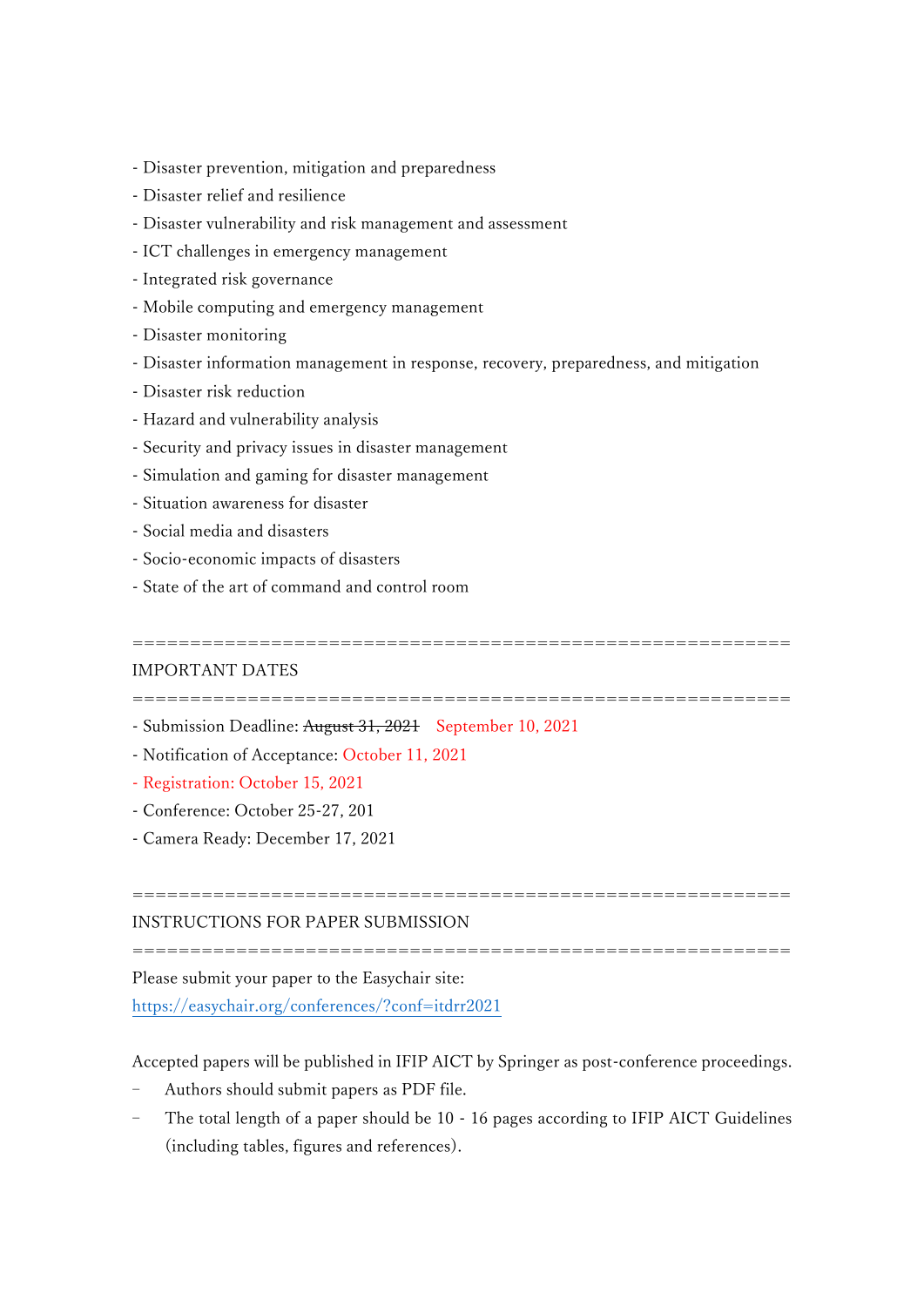- Papers will be refereed and accepted on the basis of their scientific merit and relevance to the conference.
- At least one author of an accepted paper must presented it at the conference.
- Accepted papers will be published in IFIP AICT by Springer.

# COMMITTEE

Honorable Chairs: Atsuto Suzuki, President of Iwate Prefectural University, Japan General Chair: Jun Sasaki, Iwate Prefectural University, Japan Program Committee Chairs: Yuko Murayama IFIP WG 5.15 Chair, Tsuda University, Japan Dimiter Velev University of National and World Economy, Bulgaria PC members: Orhan Altan Istanbul Technical University, Turkey Liz Bacon Abertay University, U.K. Frederick Benaben IMT Mines Albi, France Marcos R. S. Borges Universidad de Navarra, Spain Madhu Chandra Technische Universitat Chemnitz, Germany, Germany Tadeusz Czachorski Institute of Theoretical and Applied Informatics – PASPoland Julie Dugdale University of Grenoble, France Terje Gjøsæter University of Agder, Norway Igor Grebennik Kharkiv National University of Radio Electronics, Ukraine Wei-Sen Li National Science and Technology Center for Disaster Reduction, Taiwan Kenny Meesters Tilburg University, Netherlands Tilo Mentler Trier University of Applied Sciences, Gremany Yuko Murayama Tsuda University, Japan Erich Neuhold University of Vienna, Austria Benny B. Nasution Politeknik Negeri Medan, Indonesia Jaziar Radianti University of Agder, Norway Caroline Rizza Telecom Paris / I3 CNRS, France Jun Sasaki Iwate Prefectural University, Japan Hans Jochen Scholl University of Washington, U.S.A. Walter Seböck Danube University, Austria Tullio Joseph Tanzi Telecom Paris/ Institut Polytechnique de Paris, France